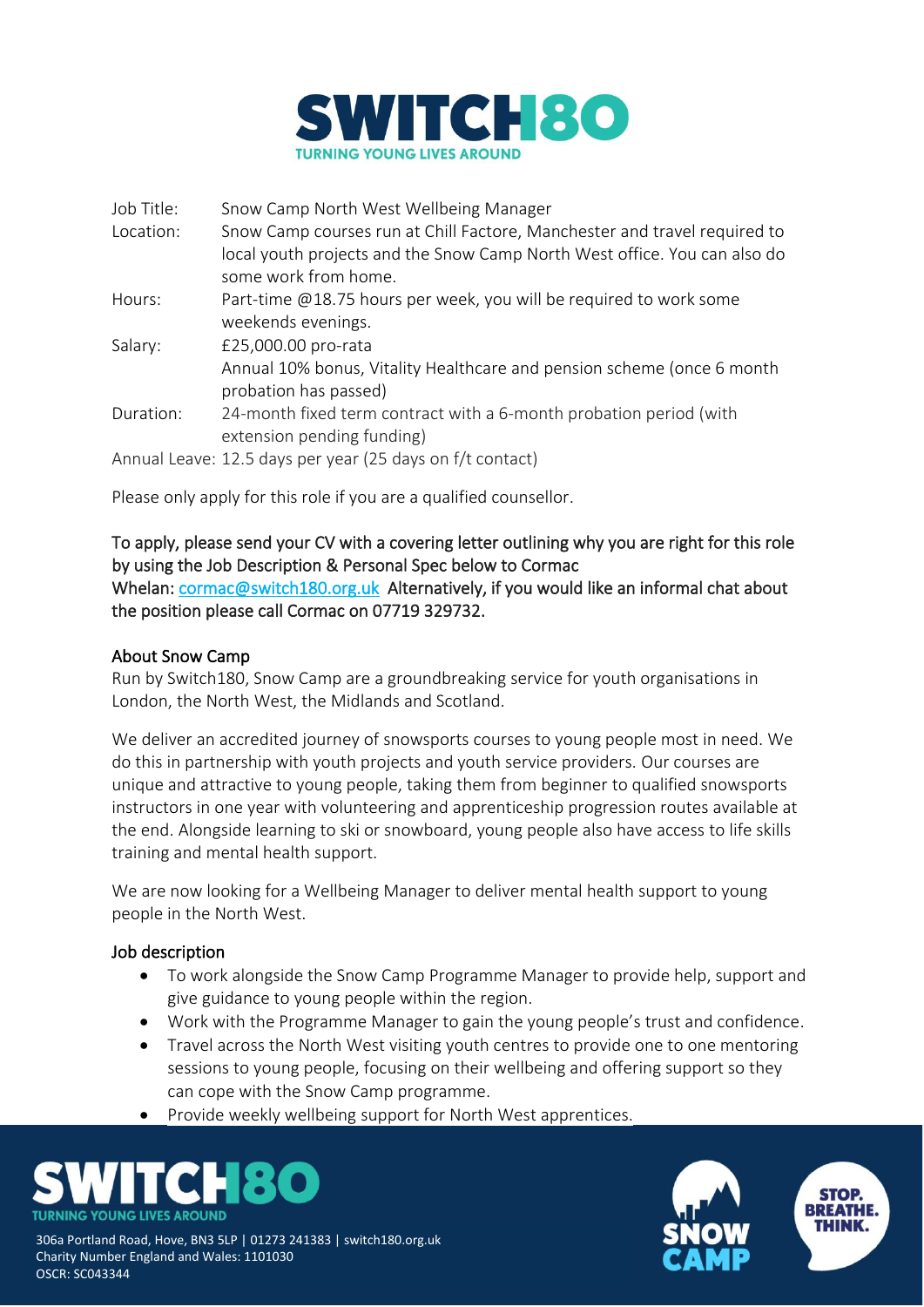

- Create and deliver presentations, workshops and resources focused on young people's mental health and wellbeing.
- The role will also consist of building a relationship with the Programme Manager to help provide support and guide the young people and also work with other regional Wellbeing Managers to build a consistent approach across all programmes.
- Support on the Excel overseas residential, running wellbeing workshops and one to one sessions when needed, throughout the week
- Using the Upshot online database system to keep excellent records of all young people who have attended and benefited from any wellbeing sessions (one to ones, workshops, training etc) whilst ensuring all monitoring and evaluation is carried out to demonstrate the impact of wellbeing support for young people
- Attending external training as required.
- Ensure that all activities and provision you deliver is done safely and in line with organisational policies.

# Personal Specification

### Essential Criteria

- A passion and desire to support young people.
- An understanding of the social economic climate these young people live in, and the difficulties they are experiencing.
- To provide a nurturing safe space.
- A flexibility and ability to step away from the role of a counsellor whilst maintaining the therapeutic boundaries provided in a mentoring role, to meet the young people in their world, and not to be seen as superior / authoritative figure.
- A good understanding of how to use theory-based knowledge to create engaging and meaningful workshops and resources for young people
- To understand and adhere to all policies and procedures concerning the Safeguarding of young people.
- The ability to enthuse others, to encourage, build confidence and enable others to fulfil their potential. Good interpersonal skills are essential and excellent communication, listening and presentation skills will also be key.
- Self-motivated, innovative, committed and the ability to work with minimum supervision.
- To be able to work under pressure and to deadlines, across flexible hours and weekends as required.
- A commitment to equal opportunities.
- Sound knowledge of MS Office tools including Word, Excel, PowerPoint and Outlook.



306a Portland Road, Hove, BN3 5LP | 01273 241383 | switch180.org.uk Charity Number England and Wales: 1101030 OSCR: SC043344